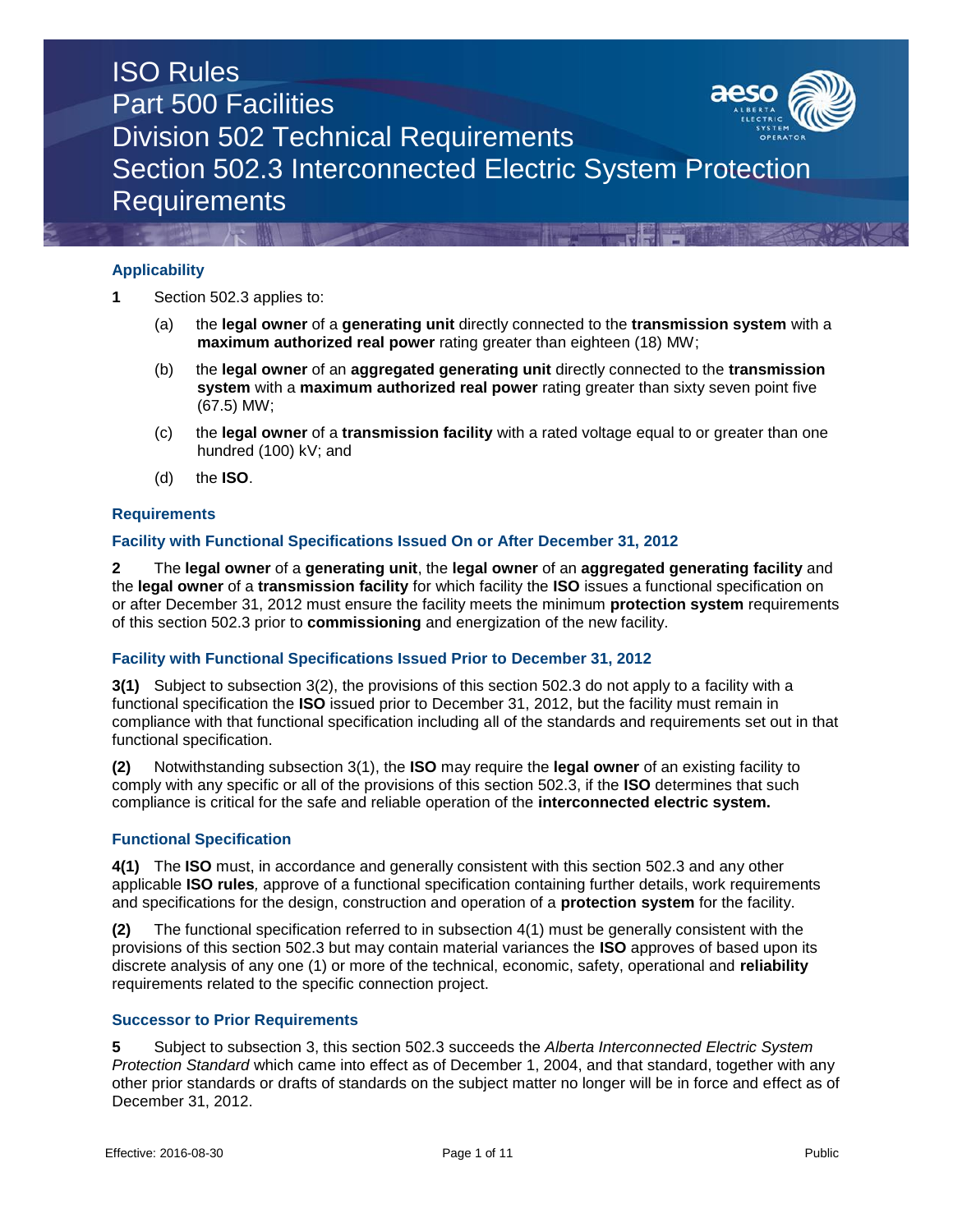

## **Protection System General Requirements**

## **Basic Requirements**

**6** The **legal owner** of a **generating unit**, the **legal owner** of an **aggregated generating facility** and the **legal owner** of a **transmission facility** must design, engineer and construct all **protection systems**  to:

- (a) successfully detect all phase-to-ground with ground impedance less than five (5) ohms, phase-to-phase-to-ground with ground impedance less than five (5) ohms, phase-to-phase, and three (3) phase faults on the protected equipment within the zone of protection;
- (b) initiate isolation of the faulted equipment from all sources;
- (c) coordinate with any adjacent **protection systems** and remain stable for faults external to the zone of protection; and
- (d) ensure cascade tripping does not occur.

## **Requirement for Two (2) Protection Systems**

**7(1)** Except as otherwise specified in this section 502.3, all facilities of the applicable entities listed in subsection 1 must be equipped with no less than two (2) independently operating **protection systems**.

- **(2)** Each of the two (2) **protection systems** must:
	- (a) meet the operate time requirements set out in subsection 8;
	- (b) include, an independent secondary potential transformer winding, independent current transformer core, independent communication channel, independent interconnecting cable(s), independently protected direct current power supply and independent trip circuit, including breaker trip coil; and
	- (c) operate independent of and without interference from the other **protection system**.

**(3)** The relay for one (1) of the **protection systems** must be from a different manufacturer than the relay for the other **protection system**, or must operate on a different protection principle from the other **protection system**.

## **Protection Relay Operate Times**

**8(1)** For bus protection relays, the primary protection relay operate times for phase-to-phase or three (3) phase bus faults must be:

- (a) specified to not exceed; or
- (b) tested to confirm they do not exceed,

the maximum operate times, expressed in cycles, in the following Table 1: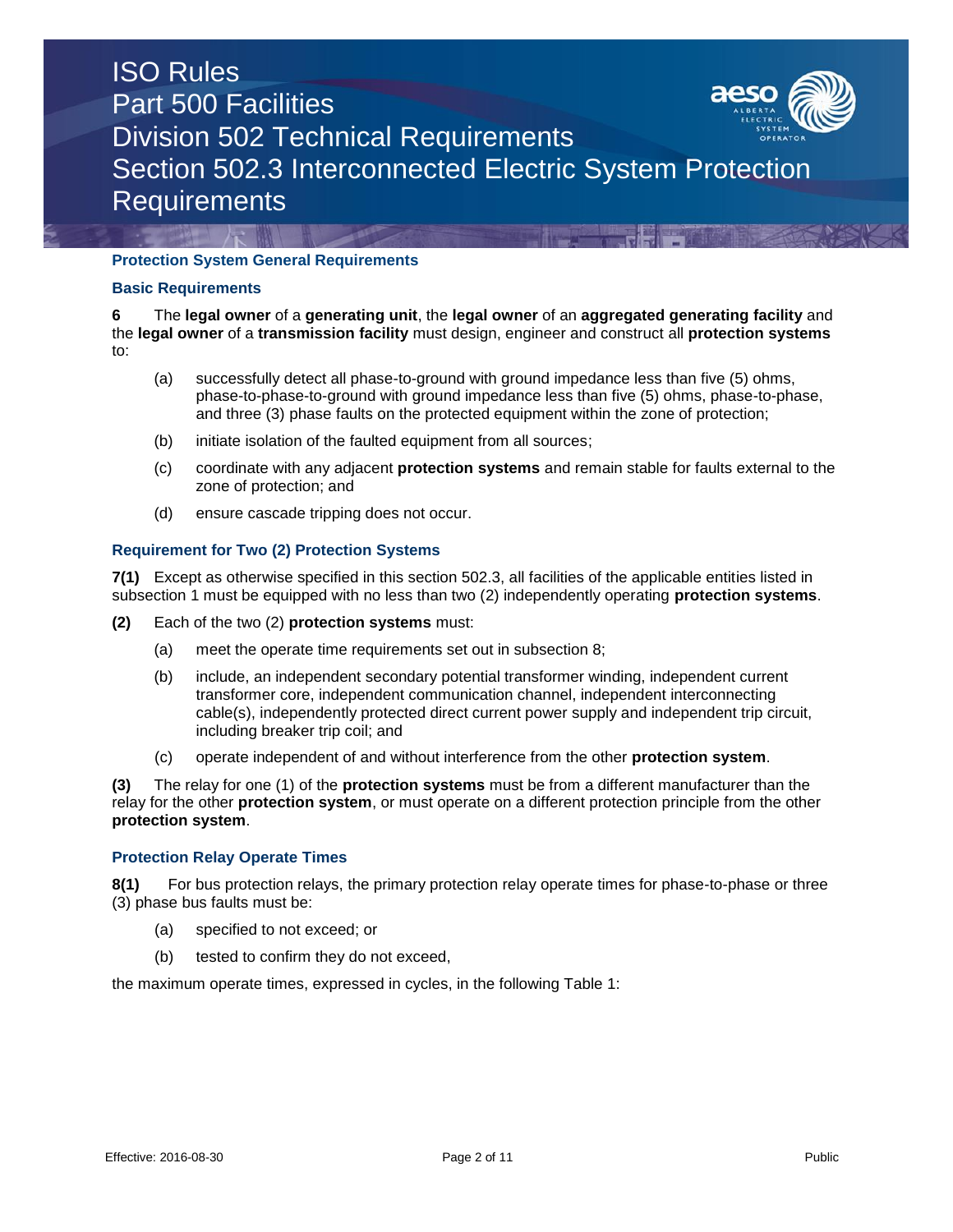

## **Table 1 Bus Protection Maximum Operate Times Voltage Operate Time**  $500k$

| 500KV | 1.50 CVCIES |
|-------|-------------|
| 240kV | 1.50 cycles |
| 138kV | 2.00 cycles |

**(2)** For line distance relays, the primary protection relay operate times for phase-to-phase or three (3) phase faults for near end faults on **bulk transmission lines** with two (2) terminals and two (2) sources that are long enough to have an effective zone 1 distance protection must be:

- (a) specified to not exceed; or
- (b) tested to confirm they do not exceed,

the maximum operate times, expressed in cycles, in the following Table 2:

| <b>Line Distance Protection</b> |                     |  |
|---------------------------------|---------------------|--|
| <b>Voltage</b>                  | <b>Operate Time</b> |  |
| 500kV                           | 1.00 cycles         |  |
| 240kV                           | 1.00 cycles         |  |
| 138kV                           | 2.00 cycles         |  |

**Table 2**

**(3)** For line differential relays, the primary protection relay operate times for phase-to-phase or three (3) phase faults on **bulk transmission lines** with two (2) terminals and two (2) sources must be:

- (a) specified to not exceed; or
- (b) tested to confirm they do not exceed,

the maximum operate times, expressed in cycles, in the following Table 3:

| Table 3                             |                     |  |
|-------------------------------------|---------------------|--|
| <b>Line Differential Protection</b> |                     |  |
| Voltage                             | <b>Operate Time</b> |  |
| 500kV                               | 2.00 cycles         |  |
| 240kV                               | 2.00 cycles         |  |
| 138kV                               | 2.00 cycles         |  |

- **(4)** The primary protection relay operate times for phase-to-phase or three (3) phase faults:
	- (a) within the zone of protection of equipment, including transformers, capacitor banks, reactors, and static VAR compensators; and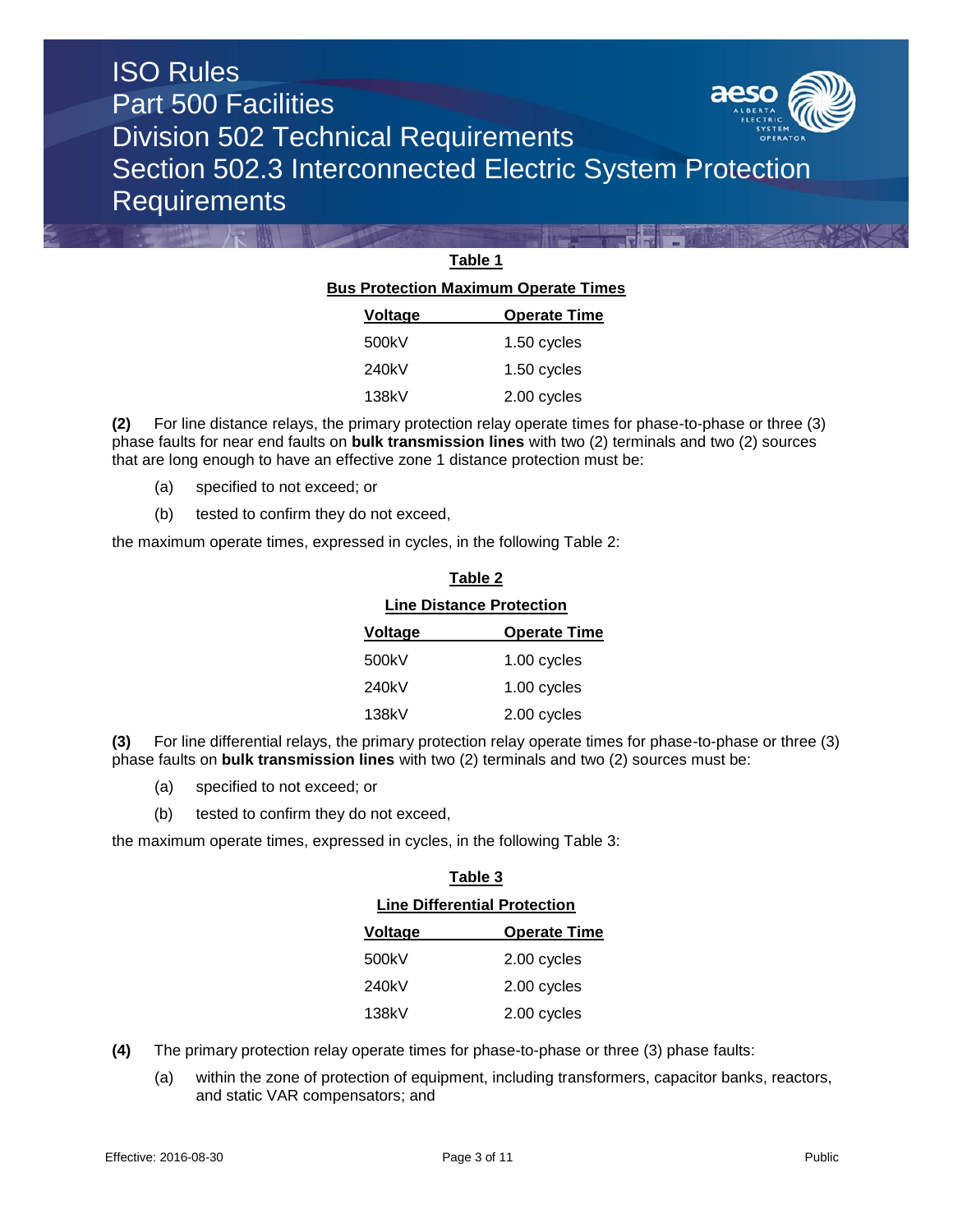

(b) close to the equipment's high voltage bushings that are connected to the **interconnected electric system**;

must be:

- (a) specified to not exceed; or
- (b) tested to confirm they do not exceed,

the maximum operate times, expressed in cycles, in the following Table 4:

## **Table 4 Equipment Protection Voltage Operate Time** 500kV 1.50 cycles 240kV 1.50 cycles 138kV 2.00 cycles

### **Instrument Transformers**

**9(1)** The **legal owner** of a **generating unit**, the **legal owner** of an **aggregated generating facility** and the **legal owner** of a **transmission facility** must ensure the facility uses protection class voltage and current transformers.

**(2)** Each **protection system** must have separate current cores and utilize separate secondary voltage transformer windings.

## **Voltage Transformers**

**10(1)** Voltage transformers for a facility must be wire wound, capacitive or optical voltage transformers, and any other form of transformer is prohibited.

**(2)** For two hundred and forty (240) kV or higher voltage facilities, **protection system** devices that require voltage transformer inputs to provide protection functions must be connected to voltage transformers that are directly connected to the protected **system element**.

**(3)** For one hundred and forty four (144) kV or lower voltage facilities that utilize simple bus design, the use of common bus voltage transformers is acceptable.

#### **Fuse Failure Alarm for Voltage Transformers**

**11** A voltage transformer used for protective purposes, including synchronism checking, must have a loss of potential alarm.

## **Current Transformers**

**12(1)** A current transformer used in a **protection system** must be either magnetic or optical, and must not be the limiting element in the **transmission facility's** rating.

**(2)** The maximum available current transformer ratio must be sized for the ultimate fault level of the facility as set out in the functional specification.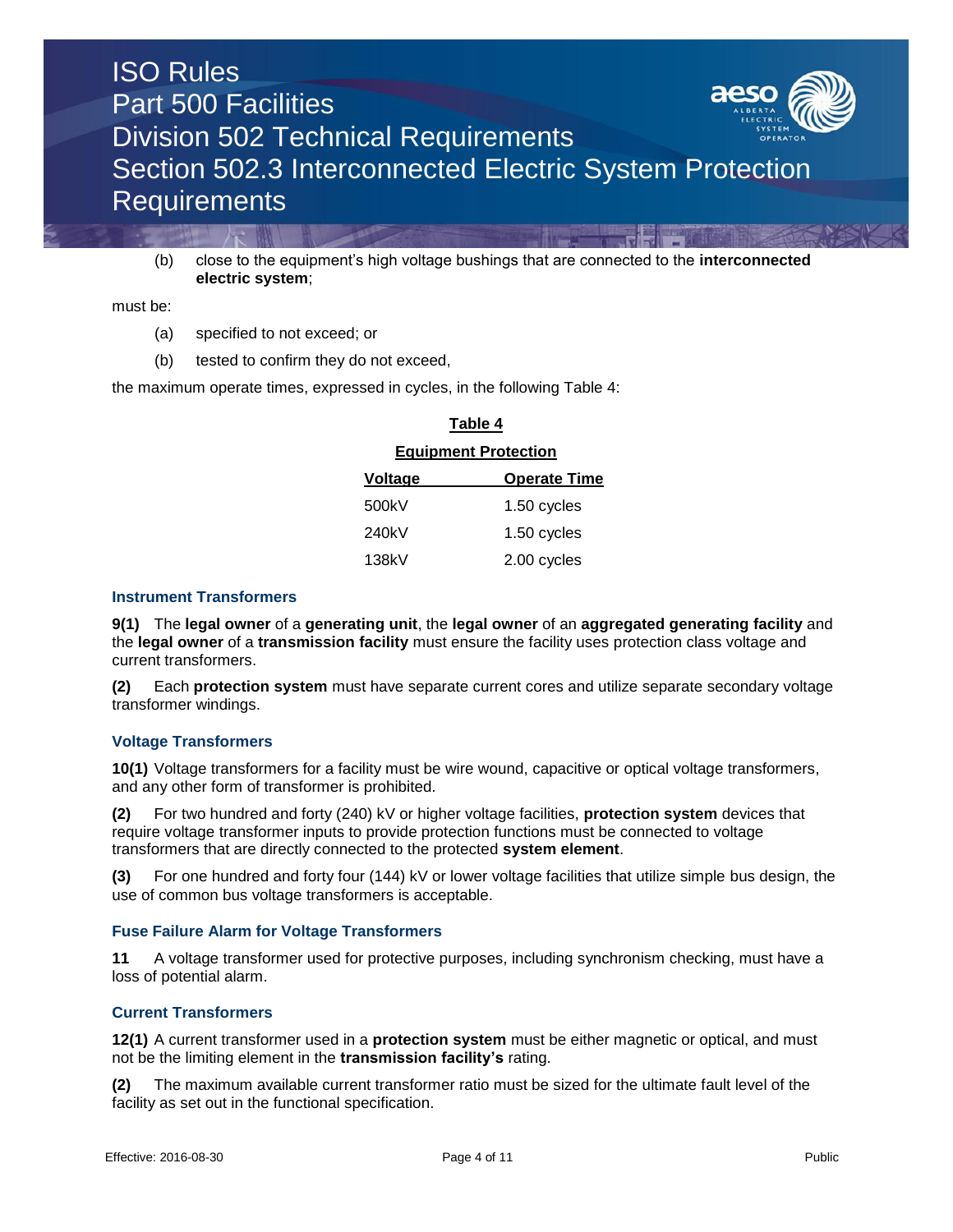**(3)** A current transformer used in a **protection system** must meet the two point five (2.5L) low internal secondary impedance accuracy requirement as set out in *CAN/CSA-C60044-1:07, Instrument transformer – Part 1: Current transformers, Table 1B*, or an equivalent accuracy requirement at its maximum possible ratio, regardless of the ratio actually being utilized.

## **Protection System Power Supply**

**13(1)** The direct current supply for each of the two (2) **protection systems** for a facility must be protected such that a direct current fault within one (1) of the **protection systems** is isolated and will not affect the operation of the other **protection system**.

**(2)** A **protection system** must be such that it may be isolated from its direct current supply without affecting the operation of any other **protection system**.

## **Event Capture**

**14(1)** For each zone of protection, there must be a **protection system** with no less than one (1) relay or digital style fault event recorder to capture wave form event records.

**(2)** Faults within the zone of protection must trigger an event capture.

**(3)** The event recorder must be able to time stamp an event to an accuracy level within one point zero (1.0) milliseconds of Universal Time Constant.

**(4)** All event records must be retrievable within twenty four (24) hours of request.

## **Bulk Transmission Line**

## **Ground Fault Resistance Coverage**

**15** If a **bulk transmission line** experiences a fault of the following type, then each of the two (2) **protection systems** for the **bulk transmission line** must initiate isolation of the fault:

- (a) single line-to-ground, with a minimum impedance of five (5) ohms; or
- (b) phase-to-phase-to-ground with a minimum impedance of five (5) ohms.

## **Auto-Reclosing**

**16(1)** The **ISO** must, for two hundred and forty (240) kV or higher voltage **bulk transmission lines**, specify the type of auto-reclosing in the functional specification.

**(2)** When single pole trip and reclose is specified in the functional specification for a two hundred and forty (240) kV or higher voltage **bulk transmission line,** the following must be met:

- (a) auto-reclose single pole upon a single phase fault and not reclose for any multiphase fault, unless three (3) pole auto-reclosing operation or no reclosing is specifically requested in the functional specification;
- (b) not allow for more than one (1) attempt at each end of the **bulk transmission line** to autoreclose the **bulk transmission line**; and
- (c) have adequate dead time to ensure the secondary arc is extinguished.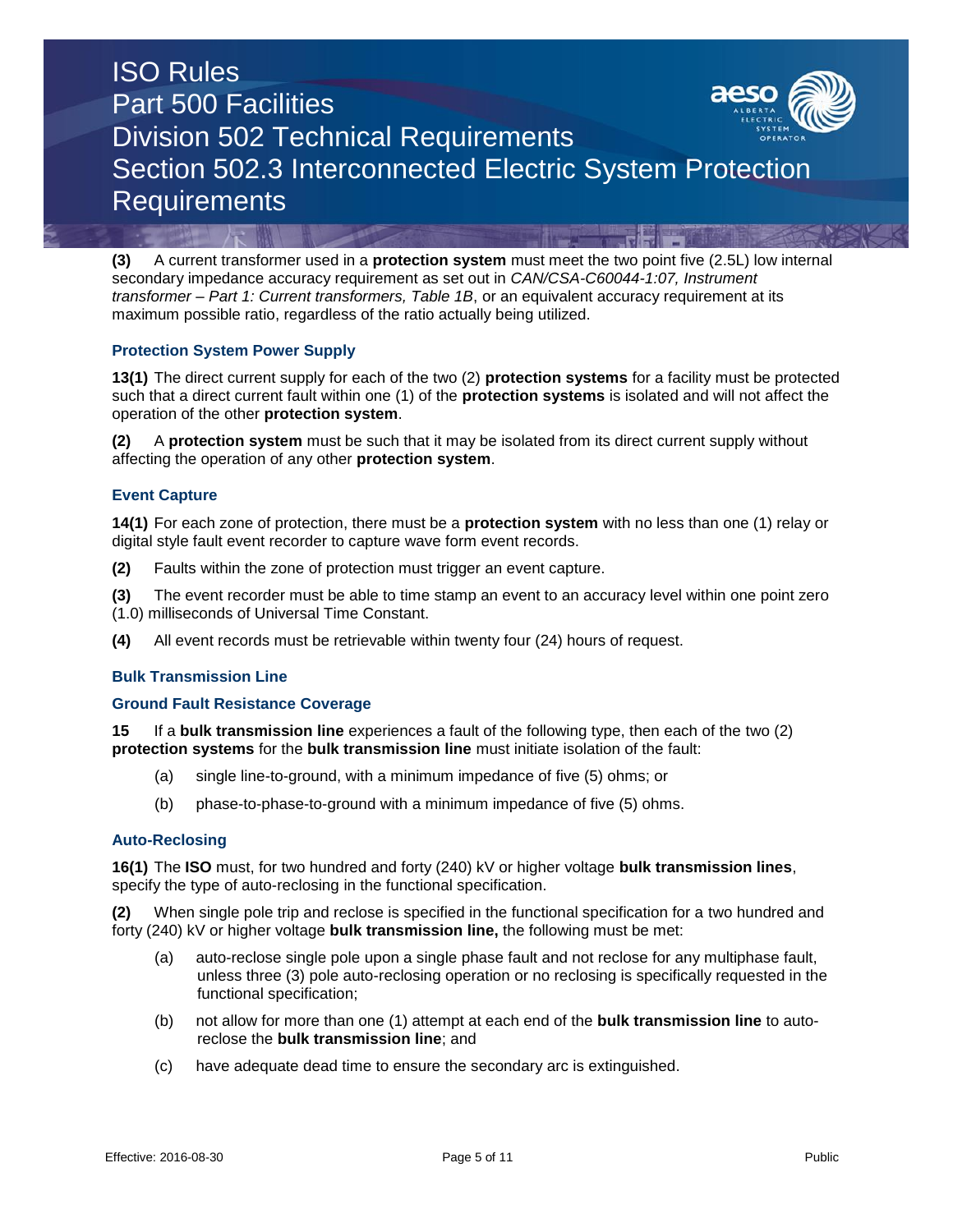

**(3)** A one hundred and forty four (144) kV or lower voltage **bulk transmission line** must:

- (a) trip and auto-reclose three (3) pole once for all fault types unless no reclosing is specified in the project functional specification and
- (b) have adequate dead time to ensure any secondary arc is extinguished

## **Auto–Reclosing Prohibition**

**17(1)** If a **bulk transmission line** is a dedicated single line connecting from a **generating unit** or any **aggregated generating facility** to the **interconnected electric system**, then the installation of autoreclosing equipment is prohibited, unless specifically provided for in the functional specification.

**(2)** Auto-reclosing on cables is not permitted

## **Switch onto Fault**

**18** Instantaneous tripping must occur for the entire length of the **bulk transmission line** if upon an auto-reclose the fault re-establishes.

## **Synchronism Check Relaying**

**19** For all two hundred and forty (240) kV and higher voltage **bulk transmission line** breakers, a synchronism check relay must be used for all three (3) pole closing but those breakers that switch only a load transformer, a capacitor, or a reactor, and have no power source of their own, do not require a synchronism check relay.

#### **Distance or Impedance Protection Systems**

**20** A **protection system** for a **bulk transmission line** utilizing distance or impedance protection as a primary manner of protecting a two (2) terminal, two (2) source **bulk transmission line** must have:

- (a) no instantaneous distance element, such as zone 1, reach past the remote bus; and
- (b) at least one (1) distance element, such as zone 2, overreach the remote bus.

## **Differential Protection Systems**

**21(1)** On **bulk transmission lines**, the use of differential protection is acceptable.

- **(2)** Upon communication failure:
	- (a) the **protection system** must still be capable of fault detection and tripping; and
	- (b) protection relay operate times slower than those specified in subsection 8(3) are acceptable.

#### **Stub Protection**

**22** Any stubs created by opening line motorized disconnects must be protected by two (2) **protection systems.**

#### **Protection System Communications**

**23** Each communication system utilized in a **protection system** must be designed to have an overall availability of not less than ninety nine point nine nine (99.99) percent unless specified otherwise in the functional specification.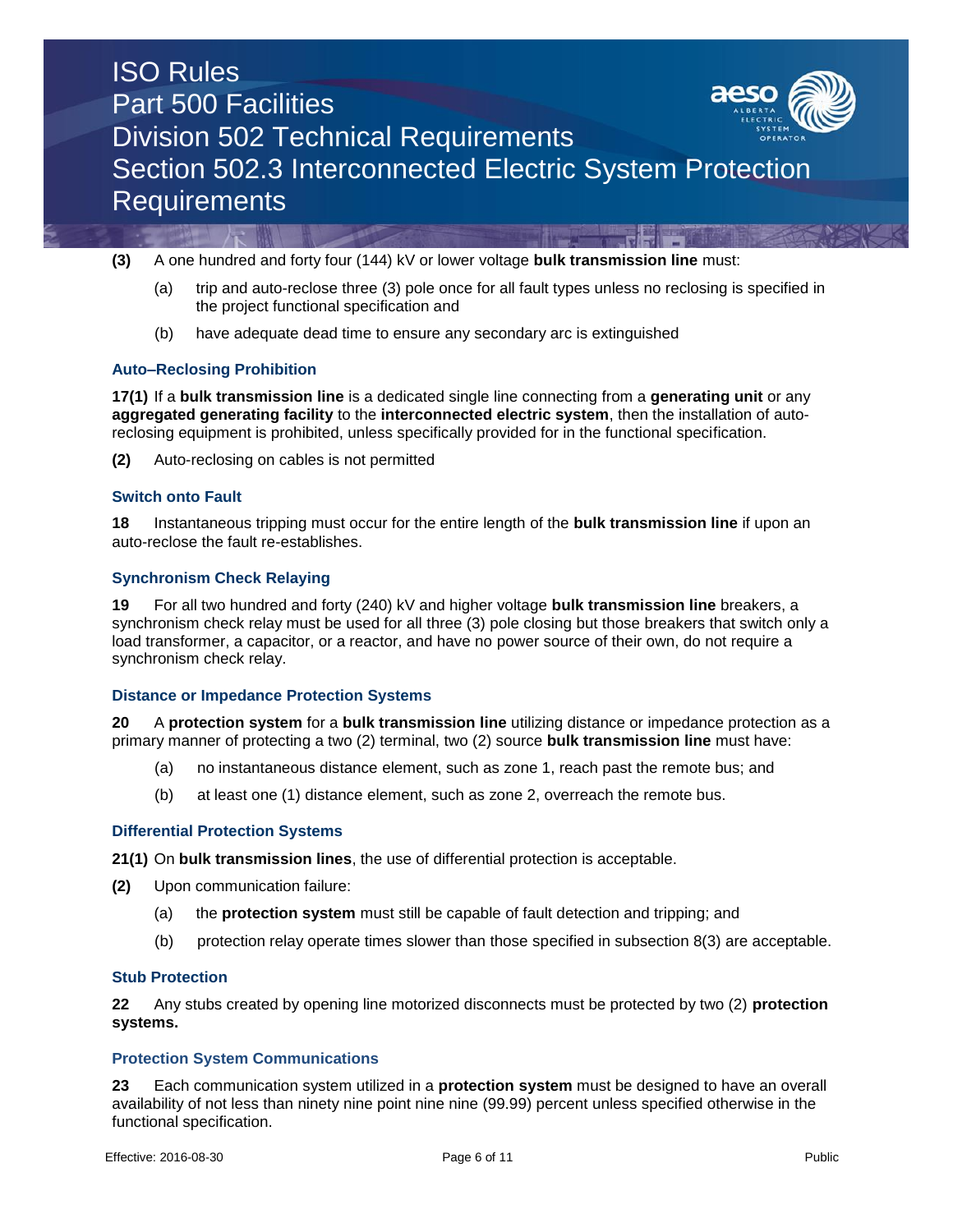

## **Three (3) Terminal Lines**

**24(1)** For a new three (3) terminal **bulk transmission line**, regardless of source or load locations, communications between all three (3) terminals is required.

**(2)** Notwithstanding subsections 6(c) and 24(1), if a protection study is undertaken identifying the level of mis-coordination and associated risks, the **ISO** may choose to grant an exemption in the functional specification.

**(3)** Clearing times for faults on the three (3) terminal line must comply with the requirements the **ISO** specifies in the functional specification for the facility.

## **Bulk Transmission Line Connected Reactors**

**25(1)** The line reactor for a two hundred and forty (240) kV or higher voltage **bulk transmission line** must be equipped with two (2) **protection systems**.

- **(2)** The reactor **protection systems** must be in compliance with the following requirements:
	- (a) a phase reactor must be equipped with two (2) differential **protection systems**;
	- (b) a phase reactor must be equipped with a phase and residual over-current **protection system**, which may be included in one (1) of the differential **protection systems**;
	- (c) an oil-filled reactor must have non-electrical **protection systems** with the same requirement as an oil-filled transformer; and
	- (d) a neutral reactor must be either included in an overall zero sequence differential zone or equipped with a single phase differential **protection system** and must also be equipped with a second differential protection or over-current protection as backup.

## **Switch Onto Fault Protection – Manual Close**

**26(1)** A **bulk transmission line** terminal must be equipped with switch onto fault protection as identified in subsection 18 for **operator**-initiated breaker close.

**(2)** For a manual switch onto fault event, auto-reclose must be blocked.

#### **Positive, Negative, Zero (0) and Mutual Impedances**

**27** For the protection of a **bulk transmission line**, the **protection system** equipment and settings must take into account the zero (0) sequence mutual coupling during fault conditions, and the underreach or over-reach of the distance element must be either mitigated or the zone reaches adjusted accordingly.

## **Five Hundred (500) kV Protection System Setting Verification**

**28** A five hundred (500) kV line **protection system** utilizing distance or impedance protection as its primary protection must have settings verified utilizing real-time digital simulation.

### **Substations**

#### **Transformers**

**29(1)** All transformers with a base rating less than twenty-five (25) MVA must have:

(a) one (1) independent overcurrent **protection system** installed on the high voltage side;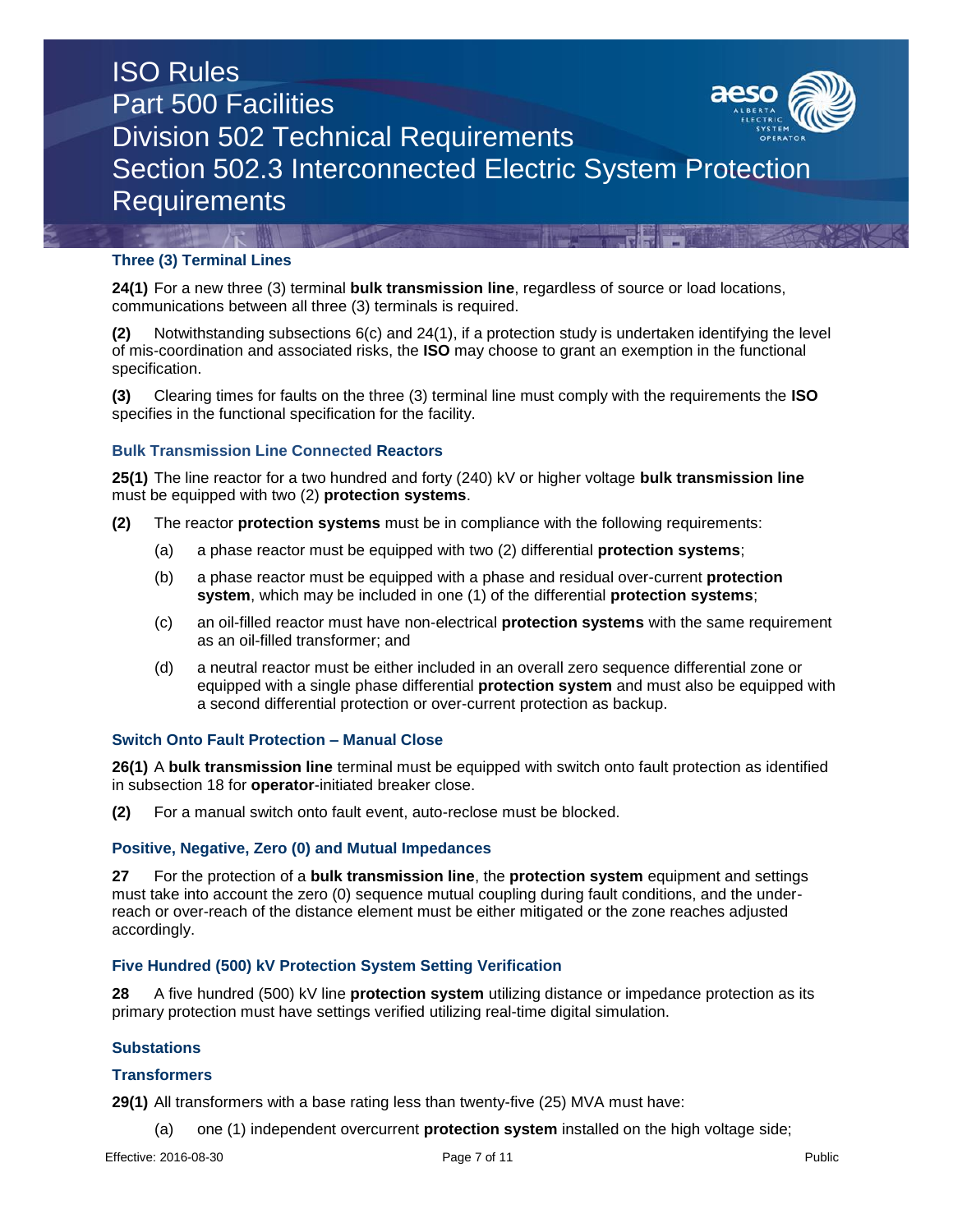

- (b) one (1) independent differential **protection system**;
- (c) an oil level alarm;
- (d) a minimum of gas accumulation alarming and gas surge protection tripping; and
- (e) two (2) levels for thermal alarm and the time between the first alarm and the second alarm must allow time to take action to unload the transformer.
- **(2)** A transformer with a base rating of twenty five (25) MVA or larger must have:
	- (a) one (1) overcurrent **protection** system which may be combined with a differential protection system;
	- (b) two (2) independent differential **protection systems**;
	- (c) an oil level alarm;
	- (d) a minimum of gas accumulation alarming and gas surge protection tripping; and
	- (e) two (2) levels for thermal alarm and the time between the first alarm and the second alarm must allow time to take action to unload the transformer.

**(3)** All transformers with tertiary windings that are used for loads, such as station service, must have the tertiary windings included in the transformer differential protection zone.

## **Two Hundred and Forty (240) kV and Higher Voltage Substation Bus Protection**

**30(1)** All two hundred and forty (240) kV and higher voltage substation buses must have two (2) bus **protection systems**.

**(2)** All two hundred and forty (240) kV and higher voltage substation bus **protection systems** must trip all associated breakers to isolate the fault.

## **One Hundred and Forty Four (144) kV and Lower Voltage Substation Bus Protection**

**31(1)** All one hundred and forty four (144) kV and lower voltage substation buses must have two (2) bus **protection systems.**

**(2)** If protection studies show that the remote line **protection systems** can clear a bus fault in zero point six (0.6) seconds, then the remote line **protection systems** can be considered to be one (1) of the two (2) **protection systems** required in subsection 31(1).

**(3)** All one hundred and forty four (144) kV and lower voltage substation bus **protection systems** must trip all associated breakers to isolate the fault.

## **Ring Bus Protection**

**32** Notwithstanding subsections 30 and 31, ring bus configured substations that have two (2) overlapping **protection systems** that are capable of stub protection as identified in subsection 22 do not require additional bus protection.

## **Substation Shunt Capacitor Banks**

**33(1)** Auto-restoration of a faulted capacitor bank is prohibited.

**(2)** Two (2) over-current **protection systems** must be applied to shunt capacitor banks to detect major faults such as a phase-to-phase fault or phase-to-ground fault.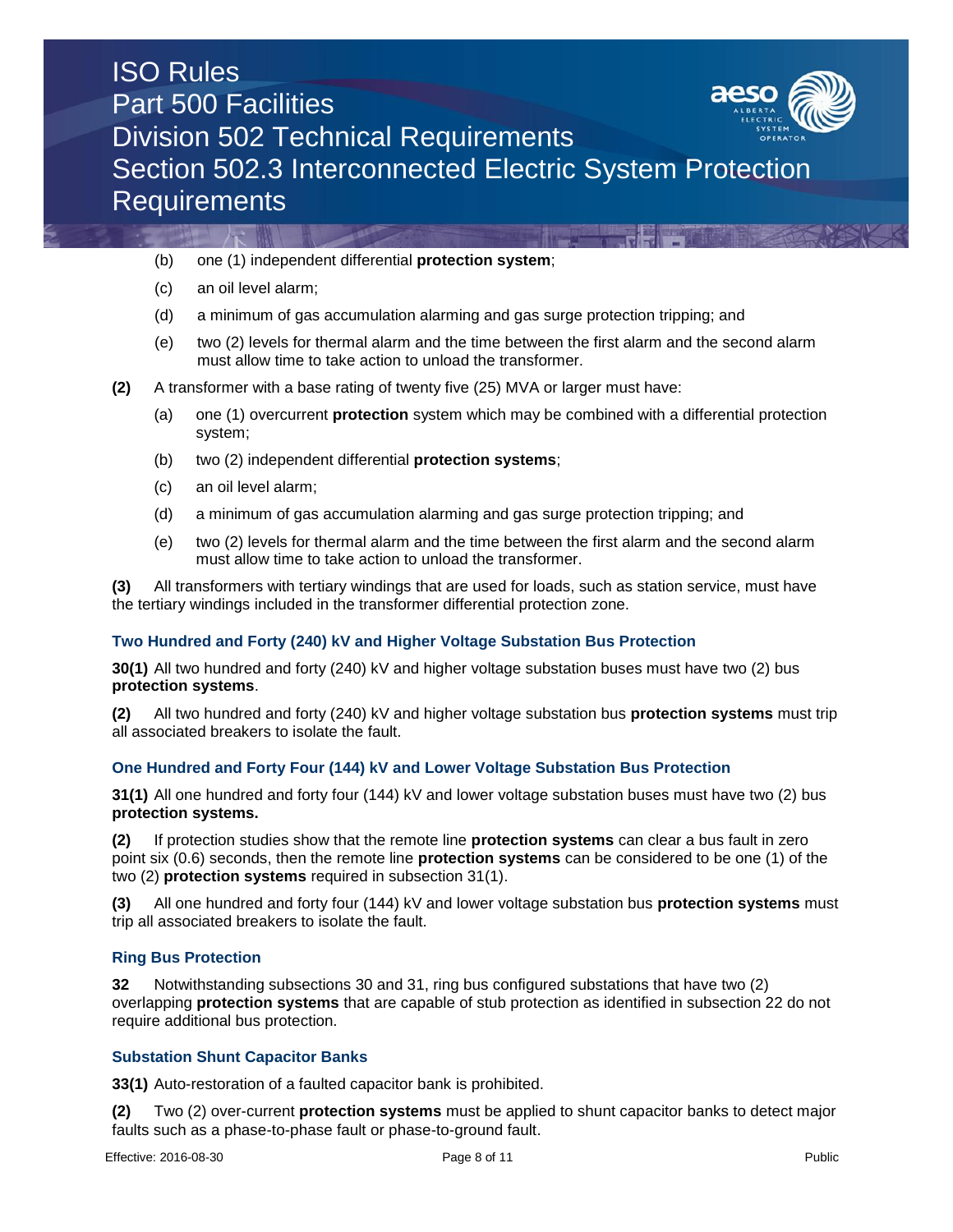**(3)** For wye or wye-wye shunt capacitor banks, at least one (1) **protection system** must be applied which provides both an alarm and a trip level to detect capacitor bank unit or capacitor bank element failure.

## **Substation Shunt Reactor Banks**

- **34** The **protection systems** for shunt reactor banks must comply with the following:
	- (a) one hundred and forty four (144) kV and lower voltage reactors must be equipped with a minimum of one (1) independent phase differential and one (1) independent over-current **protection systems**;
	- (b) two hundred and forty (240) kV and higher voltage reactors must be equipped with two (2) differential **protection systems** and overcurrent protection which may be included in one (1) of the differential **protection systems**; and
	- (c) an oil filled reactor, in addition, must have a minimum of gas accumulation alarming and gas surge protection tripping.

## **Breaker Failure Protection**

**35(1)** All breakers must have a minimum of one (1) breaker failure **protection system** and all protection trips excluding **remedial action scheme** trips must initiate a current or contact supervised breaker failure **protection system**.

**(2)** The **ISO** must identify the need for **remedial action schemes** to initiate breaker fail in the functional specifications on a project basis.

**(3)** For two hundred and forty (240) kV and higher voltage breakers, the breaker failure **protection system** must utilize direct tripping of all remote breakers utilizing communications.

**(4)** For one hundred and forty four (144) kV and lower voltage breakers, a breaker failure **protection system** must be installed which trips all:

- (a) local breakers; and
- (b) remote breakers:
	- (i) by a communication system which, notwithstanding subsection 23, must be designed to have an availability of at least ninety nine point five (99.5) percent; or
	- (ii) within a definite time period the **legal owner** of a **generating unit**, the **legal owner** of an **aggregated generating facility** or the **legal owner** of a **transmission facility**, as applicable, defines, and without thermally damaging additional facilities beyond the faulted facility.

**(5)** Regardless of subsection 35(4), the **ISO** may waive the requirements for tripping of the remote breakers if the affected **legal owner** of the **generating unit**, **the legal owner** of the **aggregated generating facility** or the **legal owner** of a **transmission facility** is prepared to accept the associated risks and the **ISO** documents such agreement in the project functional specifications.

**(6)** The maximum time delay for breaker fail operate time measured from the primary **protection system**'s trip output contact closing to the last local breaker receiving the open signal for solid single lineto-ground or three-phase faults that generate high fault currents must not be longer than:

(a) six (6) cycles, being zero point one zero zero (0.100) seconds, for five hundred (500) kV breakers;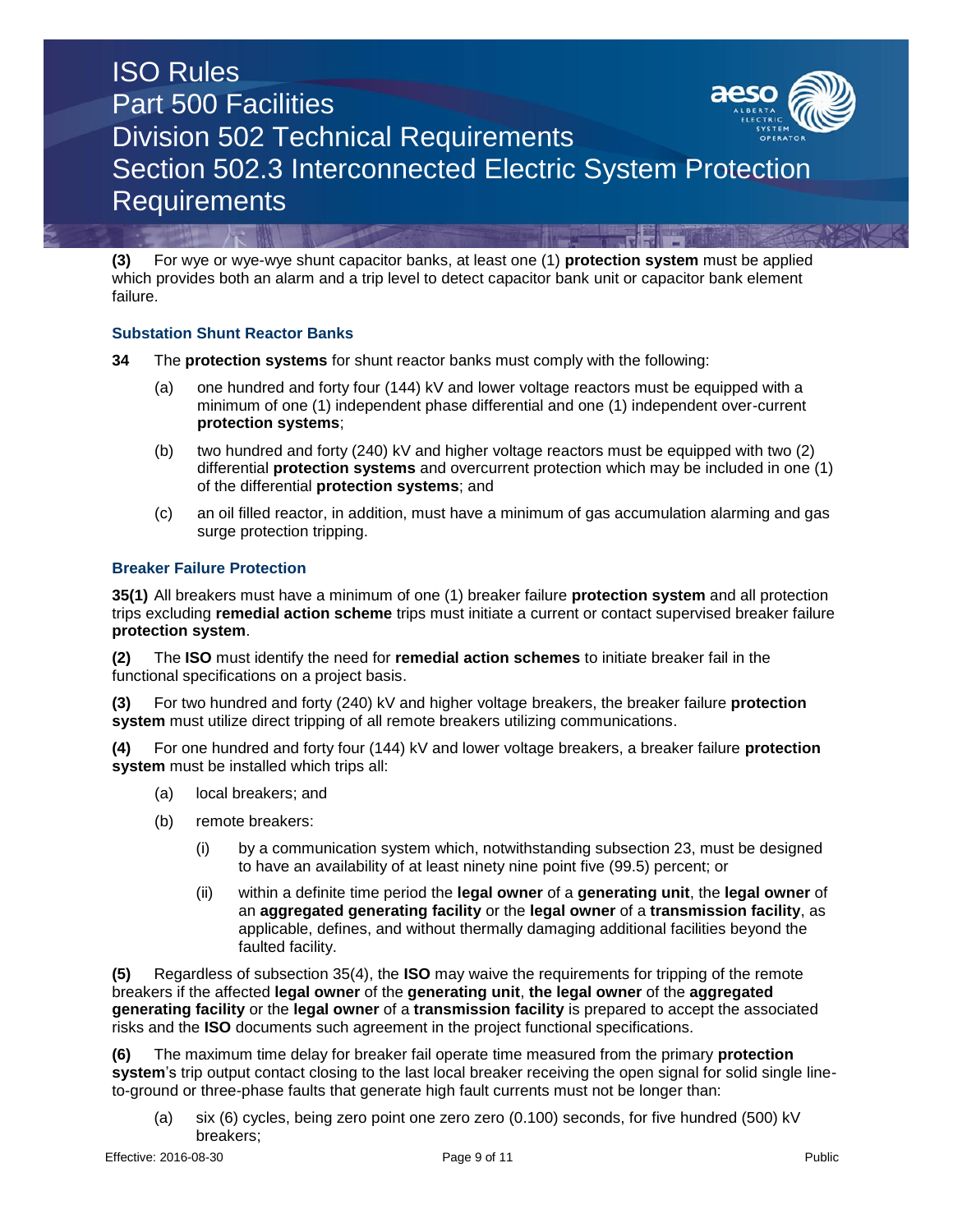

- (b) seven (7) cycles, being zero point one one seven (0.117) seconds, for two hundred and forty (240) kV breakers; and
- (c) twelve (12) cycles, being zero point two zero zero (0.200) seconds, for one hundred and thirty eight (138) kV and one hundred and forty four (144) kV breakers.

**(7)** For applications where free standing current transformers are used with live-tank breakers it is acceptable to have a breaker fail operation for faults located between the breaker and the current transformer.

### **Substation Transformer Ended Lines**

**36** For one hundred and forty four (144) kV and lower voltage transformer ended **transmission lines** without a breaker, the substation must be equipped with two (2) independent direct transfer trip communication channels to trip any remote end breakers.

### **Generating Unit and Aggregated Generating Facility Protection**

#### **Inadvertent Energization**

**37** No facility may be designed, engineered or constructed such that there may be inadvertent energization of any **generating unit** or **aggregated generating facility** including through the station service bus.

#### **Protection from Interconnected Electric System Faults**

**38** The **legal owner** of a **generating unit** and the **legal owner** of an **aggregated generating facility** must each ensure that their facilities have appropriate **protection systems** to protect the facilities from the effects of faults on the **interconnected electric system**.

#### **Tripping**

**39(1)** If a **generating unit** or **aggregated generating facility** fault occurs, the **protection system** at a minimum, must isolate the fault from the **interconnected electric system** by opening the appropriate breakers and initiating breaker failure protection.

**(2)** If it is possible to energize or back-feed the **generating unit** or **aggregated generating facility** through the station service, then the **protection system** must also trip the low voltage station service breakers, including those with high-speed bus transfer schemes.

#### **Auto-Reclosing**

**40** Auto-reclosing of generator breakers after a **generating unit** or **aggregated generating facilities** fault is prohibited.

#### **Synchronizing**

**41** A synchronous **generating unit** or **aggregated generating facility** must be equipped with full synchronizing equipment, capable of assuming full control of the **governor system** and **automatic voltage regulator** during the synchronizing process.